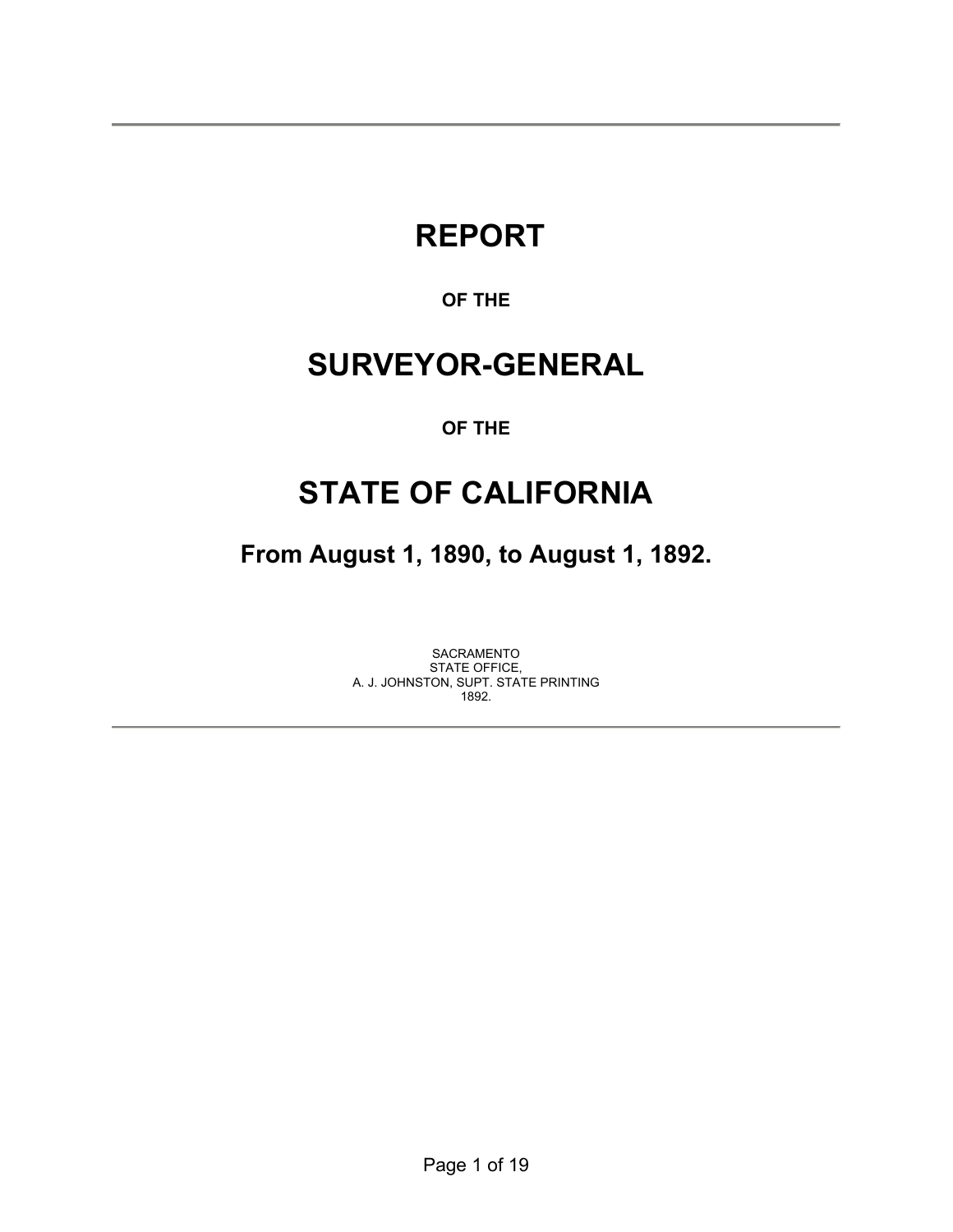# **REPORT**

 $\frac{1}{2}$ 

STATE OF CALIFORNIA, OFFICE OF SURVEYOR-GENERAL, SACRAMENTO, CAL., August 1, 1892.

*To his Excellency,* H. H. MARKHAM, *Governor of California:*

DEAR SIR: In accordance with the requirements of the law relating to the duties of the Surveyor-General, I have the honor to submit the following report of the transactions of this office from August 1, 1890, to August 1, 1892.

> THEO. REICHERT, Surveyor-General, and ex officio Register of State Land Office.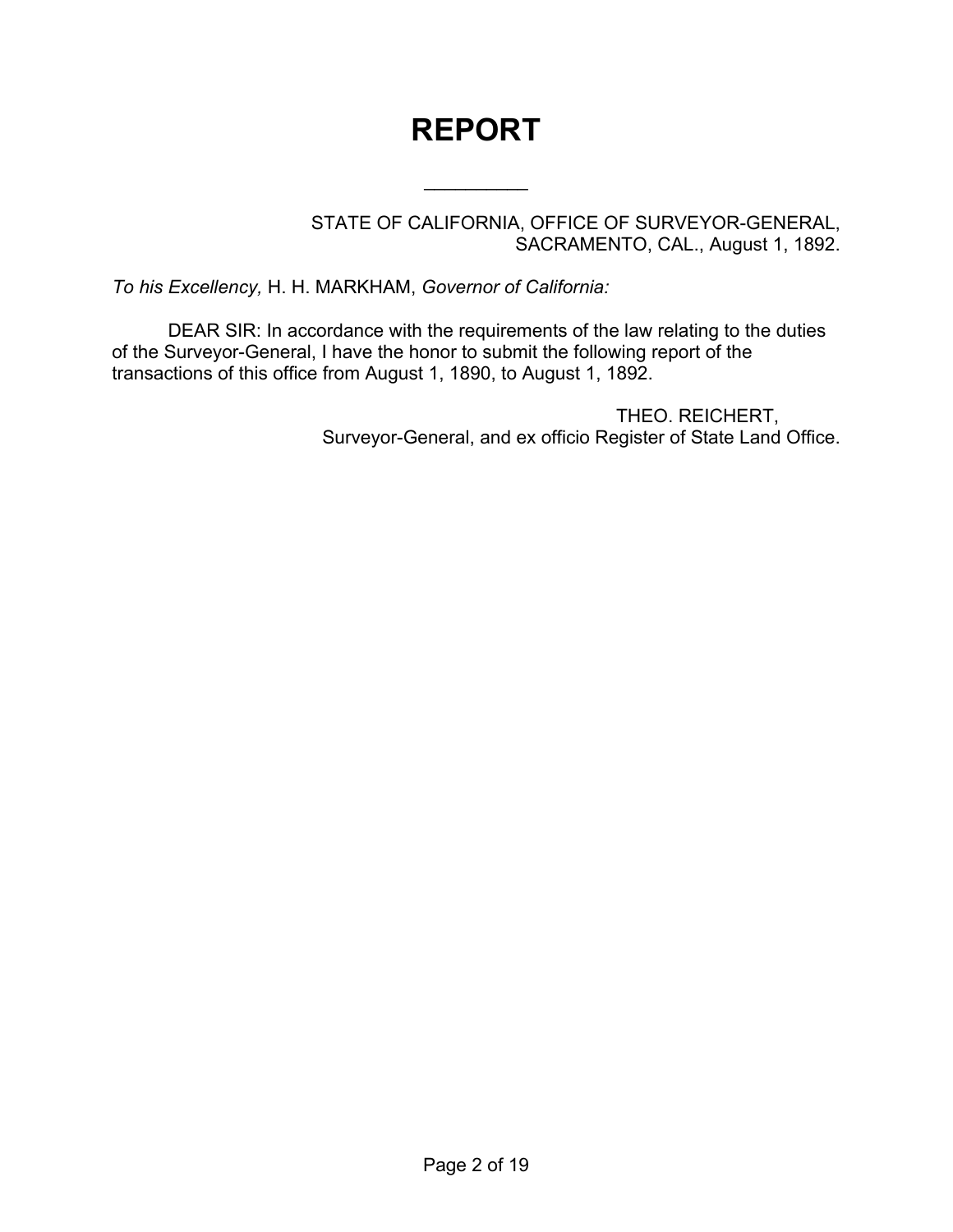#### AREA OF THE STATE OF CALIFORNIA.

 The following statement, the latest procurable, furnished by the United States Surveyor-General for California in 1882, shows that the estimated area of the State of California is 100,500,000 acres, apportioned as follows:

| Subdivision. | Area – Acres |
|--------------|--------------|
|              | 61.887.392   |
|              | 26.211.501   |
|              | 8.383.375    |
|              | 341.650      |
|              | 318.631      |
|              | 1.531.700    |
|              | 1.635.227    |
|              | 85.524       |
|              | 100.000      |
|              | 5.000        |
|              | 100.500.000  |

### GENERAL OFFICE BUSINESS.

 Applications to purchase State lands in the following districts have been received and filed, as follows:

| Districts.             | From<br>Aug.1, 1880,<br>to<br>Aug. 1, 1882. | From<br>Aug.1, 1882,<br>to<br>Aug. 1, 1884. | From<br>Aug.1, 1884,<br>to<br>Aug. 1, 1886. | From<br>Aug.1, 1886,<br>to<br>Aug. 1, 1888. | From<br>Aug.1, 1888,<br>to<br>Aug. 1, 1890. | From<br>Aug.1, 1890,<br>to<br>Aug. 1, 1892. |
|------------------------|---------------------------------------------|---------------------------------------------|---------------------------------------------|---------------------------------------------|---------------------------------------------|---------------------------------------------|
|                        | Acres.                                      | Acres.                                      | Acres.                                      | Acres.                                      | Acres.                                      | Acres.                                      |
| Los Angeles            | 18,346.27                                   | 64,059.36                                   | 118,575.92                                  | 983,510.31                                  | 466,951.95                                  | 98,476.17                                   |
| $Visalia$              | 9,900.00                                    | 16,200.00                                   | 122,992.58                                  | 285,325.28                                  | 136,562.78                                  | 126,402.35                                  |
| $Stockton$             | 14,023.17                                   | 13.500.37                                   | 29,024.04                                   | 127,466.11                                  | 166,351.11                                  | 84,245.85                                   |
| San Francisco          | 40.137.15                                   | 84.906.64                                   | 118,575.92                                  | 403,400.52                                  | 312.943.01                                  | 172,696.04                                  |
| Sacramento             | 4,563.88                                    | 17,968.98                                   | 29,228.56                                   | 7,936.92                                    | 94,183.93                                   | 39,487.72                                   |
| Independence           | 6,398.18                                    | 9,119.92                                    | 11,569.90                                   | 370,299.31                                  | 291,162.68                                  | 138,809.32                                  |
| Marysville.            | 11,843.54                                   | 13,614.29                                   | 12,885.42                                   | 58,301.22                                   | 67,751.86                                   | 74,695.23                                   |
| Susanville             | 15,676.83                                   | 9,027.84                                    | 36,794.43                                   | 457,540.52                                  | 440,083.97                                  | 74,949.10                                   |
| $Shasta$               | 3,763.30                                    | 33,303.36                                   | 38,354.05                                   | 331,102.83                                  | 480,218.22                                  | 110,226.84                                  |
| Humboldt.<br>For swamp | 4,736.29                                    | 30,398.50                                   | 36,203.36                                   | 68,480.02                                   | 97.660.24                                   | 60,562.23                                   |
| and                    |                                             |                                             |                                             |                                             |                                             |                                             |
| overflowed             |                                             |                                             |                                             |                                             |                                             |                                             |
| $lands$                | 28,138.80                                   | 196,677.58                                  | 153,361.79                                  | 148,543.54                                  | 62,348.29                                   | 42,463.48                                   |
| Totals                 | 157,527.38                                  | 488,766.84                                  | 707,565.97                                  | 3,312,406.58                                | 2,616,218.56                                | 1,023,014.33                                |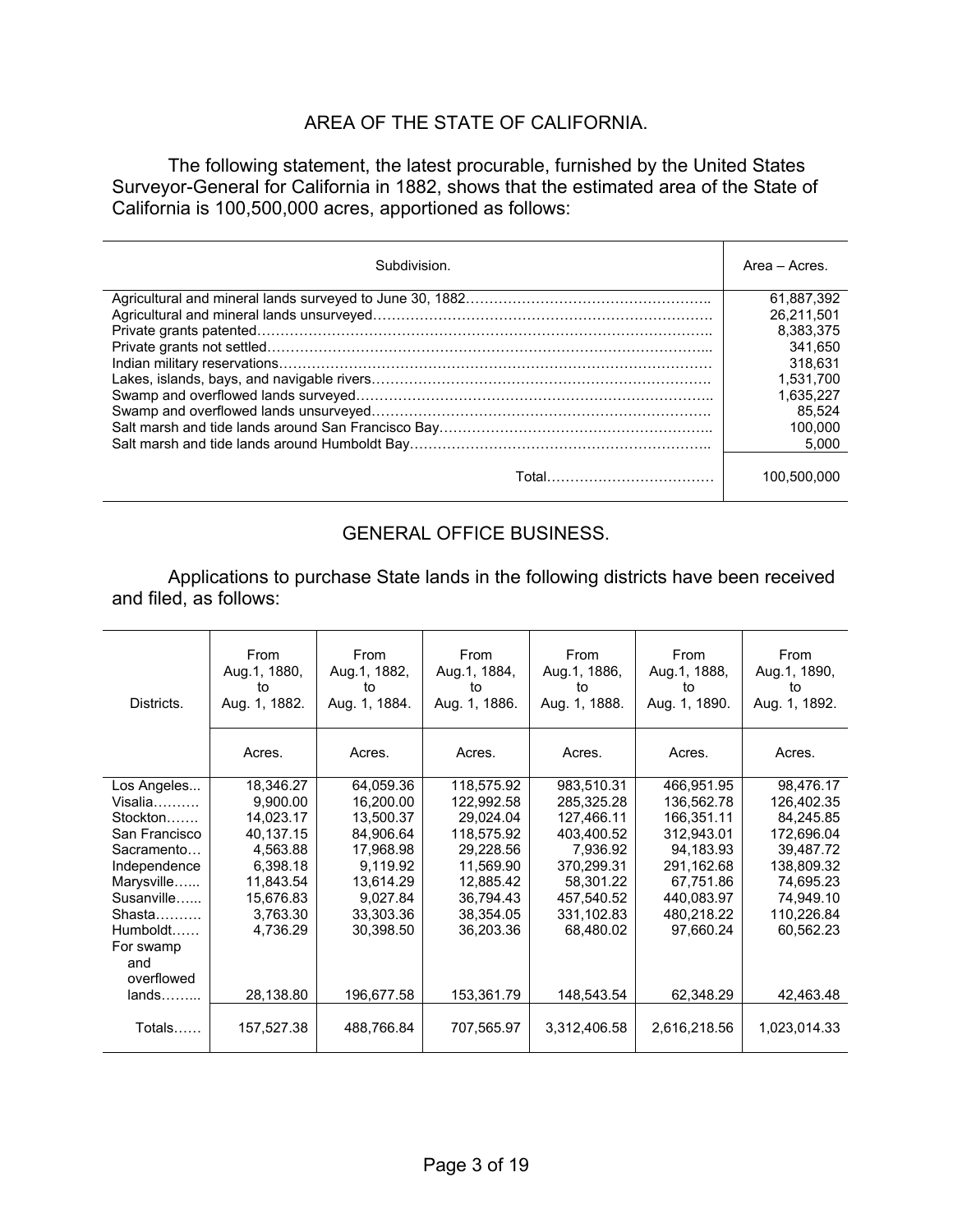|  | Approvals of applications have been made as follows: |
|--|------------------------------------------------------|
|--|------------------------------------------------------|

|                                          | From Aug. 1, 1880,<br>to Aug. 1, 1882. | From Aug. 1, 1882,<br>to Aug. 1, 1884. | From Aug. 1, 1884,<br>to Aug. 1, 1886. |
|------------------------------------------|----------------------------------------|----------------------------------------|----------------------------------------|
|                                          | Acres.                                 | Acres.                                 | Acres.                                 |
|                                          | 75,503.36                              | 210,865.53                             | 350,881.11                             |
| For swamp and overflowed and tide lands, | 21,406.39                              | 71,423.73                              | 154,375.37                             |
| Totals                                   | 96,549.75                              | 282,289.26                             | 505,256.48                             |
|                                          | From Aug. 1, 1886,<br>to Aug. 1, 1888. | From Aug. 1, 1888,<br>to Aug. 1, 1890. | From Aug. 1, 1890,<br>to Aug. 1, 1892. |
|                                          | Acres.                                 | Acres.                                 | Acres.                                 |
|                                          | 781,395.17                             | 919,770.47                             | 576,803.67                             |
| For swamp and overflowed and tide lands, | 34,186.43                              | 48,355.87                              | 21,521.38                              |
| Totals…………………                            | 815,581.60                             | 968,126.34                             | 598,325.05                             |

## CERTIFICATES OF PURCHASE ISSUED.

## From August 1, 1890, to August 1, 1892:

| Grant. | Number of<br>certificates. | Acres.     |
|--------|----------------------------|------------|
|        | 960                        | 240,361.85 |
|        |                            | 682.75     |
|        | 69                         | 17,673.27  |
|        |                            | 680.38     |
|        | 1.039                      | 259.398.25 |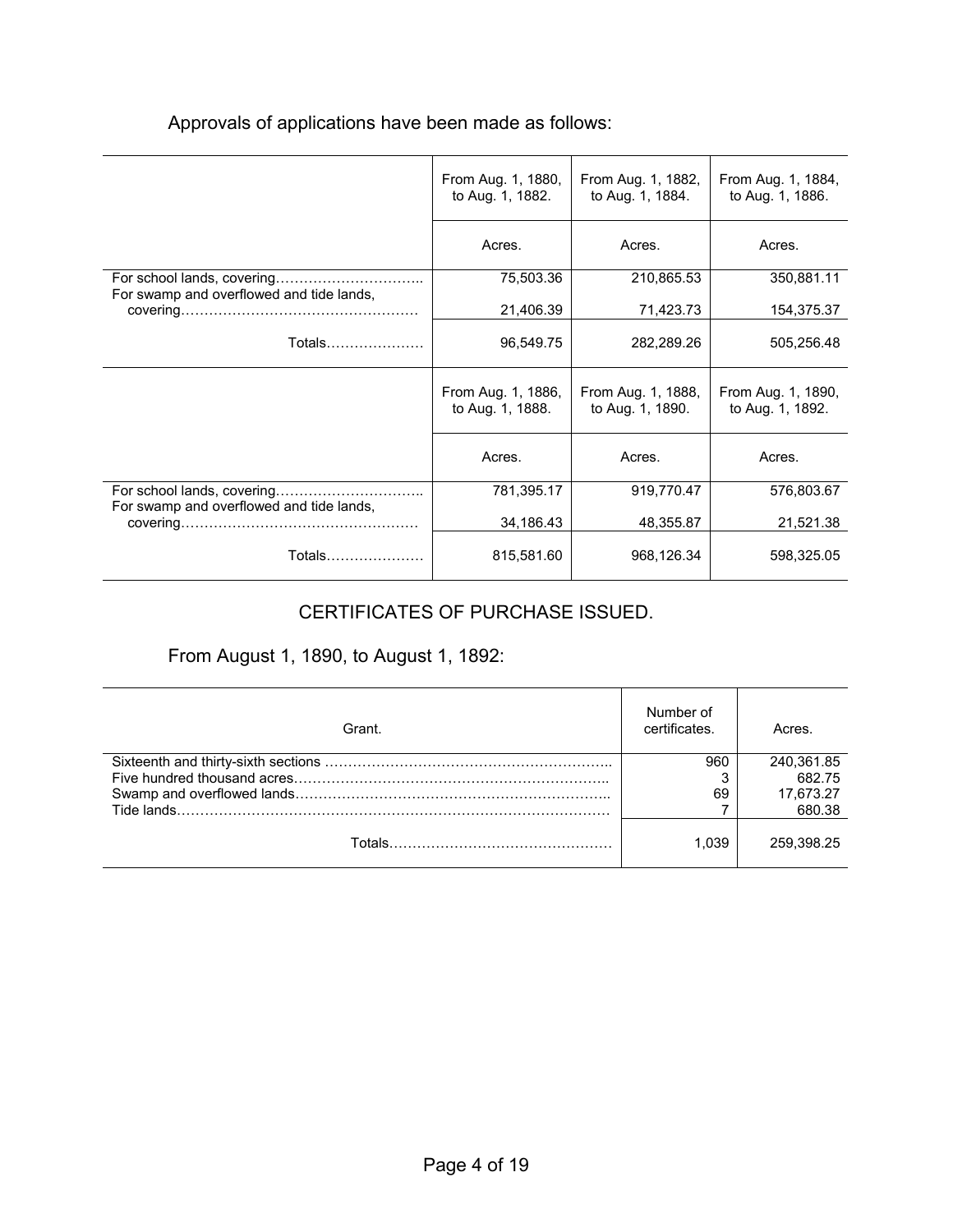### PATENTS ISSUED.

From August 1, 1890, to August 1, 1892:

| Grant. | Number of<br>Patents. | Acres.     |
|--------|-----------------------|------------|
|        | 599                   | 178.798.38 |
|        | 11                    | 2.522.42   |
|        |                       | 320.00     |
|        | 151                   | 56,346.82  |
|        | 26                    | 7.476.23   |
|        | 788                   | 245.463.23 |

#### FEES.

 Amount of fees collected by Surveyor-General from August 1, 1890, to August 1, 1892, and paid into the State Treasury:

| 1890 - | \$51950     |
|--------|-------------|
|        | 484 50      |
|        | 484 50      |
|        | 305 00      |
|        | 434 00      |
| 1891 - | 367 00      |
|        | 285 00      |
|        | 66300       |
|        | 596 50      |
|        | 534 00      |
|        | 81800       |
|        | 635 00      |
|        | 1.307 50    |
|        | 793 00      |
|        | 711 50      |
|        | 482 50      |
|        | 587 50      |
| 1892 - | 555 50      |
|        | 514 00      |
|        | 598 00      |
|        | 506 50      |
|        | 493 00      |
|        | 509 00      |
|        | 689 50      |
|        |             |
|        | \$12,873 50 |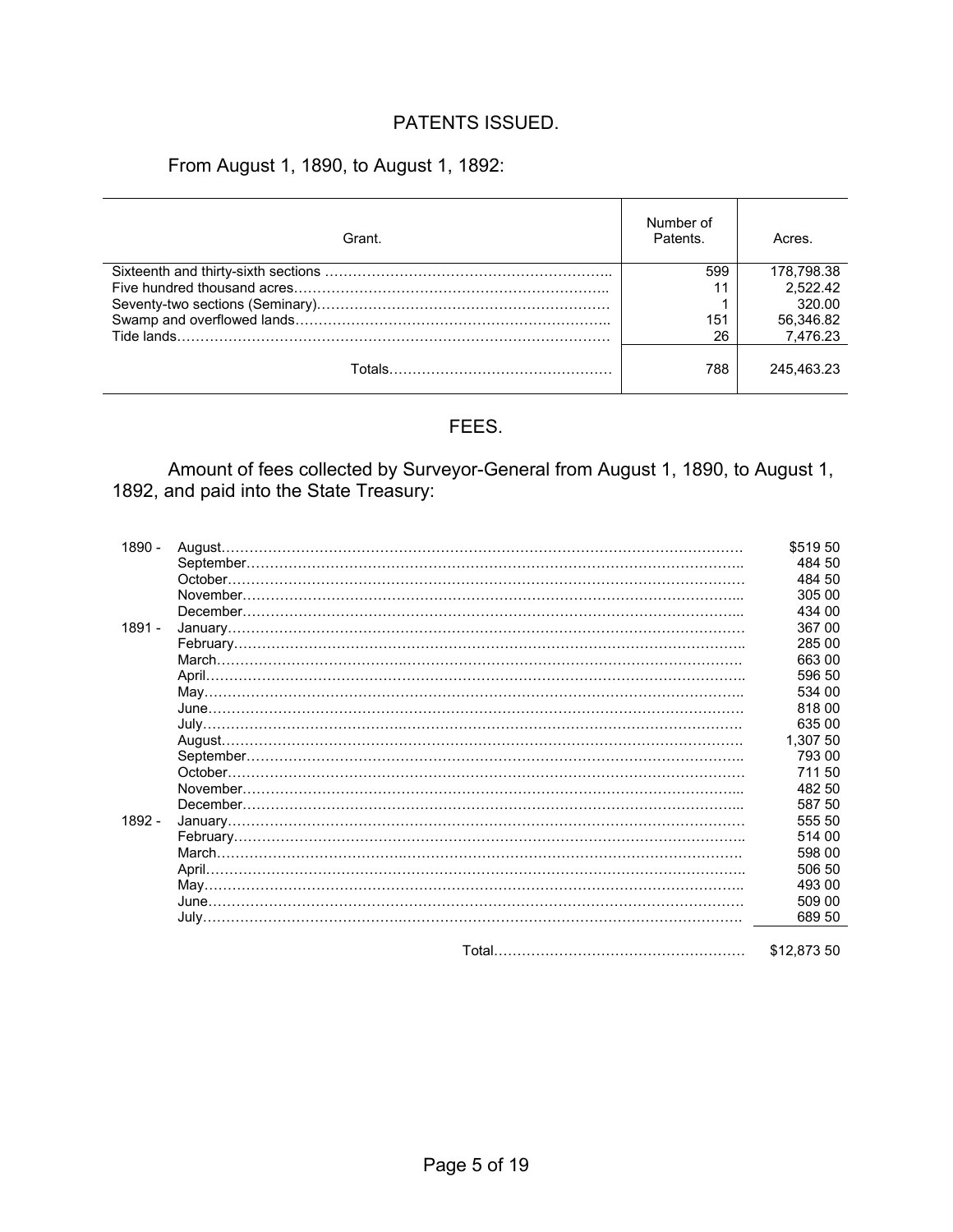Amount of deposits received by Surveyor-General under Act of March 20, 1889, from August 1, 1890, to August 1, 1892, and paid into the State Treasury:

| 1890 - | \$1,500 00  |
|--------|-------------|
|        | 1.120 00    |
|        | 1.140 00    |
|        | 920 00      |
|        | 1.120 00    |
| 1891 - | 1,140 00    |
|        | 920 00      |
|        | 1,360 00    |
|        | 760 00      |
|        | 740 00      |
|        | 720 00      |
|        | 1,040 00    |
|        | 600 00      |
|        | 620 00      |
|        | 660 00      |
|        | 560 00      |
|        | 900 00      |
| 1892 - | 660 00      |
|        | 720 00      |
|        | 840 00      |
|        | 700 00      |
|        | 600 00      |
|        | 740 00      |
|        | 520 00      |
|        |             |
|        | \$20,600 00 |

 Amount of fees collected by Register State Land Office and paid into the State Treasury, from August 1, 1890, to August 1, 1892:

| 1890 -   | August. | \$114 00 |
|----------|---------|----------|
|          |         | 96 00    |
|          |         | 101 50   |
|          |         | 141 00   |
|          |         | 114 00   |
| 1891 -   |         | 804 50   |
|          |         | 150 00   |
|          |         | 138 00   |
|          |         | 282 50   |
|          |         | 105 00   |
|          |         | 399 00   |
|          |         | 110 50   |
|          |         | 282 50   |
|          |         | 83 50    |
|          | October | 110 00   |
|          |         | 86 50    |
|          |         | 86700    |
| $1892 -$ |         | 350 00   |
|          |         | 173.50   |
|          |         | 225 00   |
|          |         | 93 00    |
|          |         | 558 00   |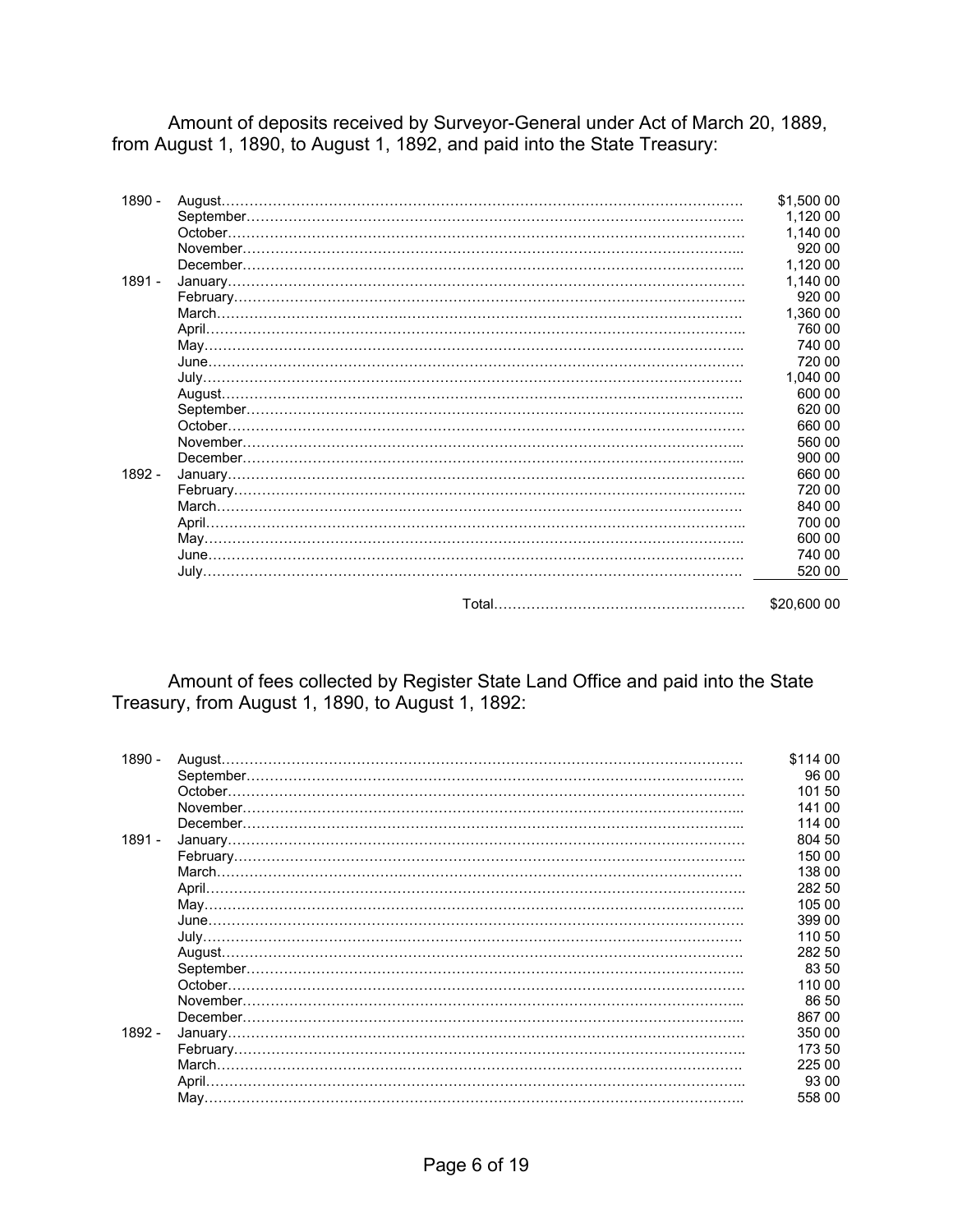Amount of fees collected by Register of State Land Office and paid to Secretary of State from August 1, 1890, to August 1, 1892:

| 1890 - | \$85 00    |
|--------|------------|
|        | 48.00      |
|        | 32 00      |
|        | 117 00     |
|        | 82 00      |
| 1891 - | 97 00      |
|        | 44 00      |
|        | 205 00     |
|        | 96 00      |
|        | 64 00      |
|        | 79 00      |
|        | 21 00      |
|        | 97 00      |
|        | 41 00      |
|        | 67 00      |
|        | 49 00      |
|        | 34 00      |
| 1892 - | 146 00     |
|        | 85 00      |
|        | 113 00     |
|        | 55 00      |
|        | 64 00      |
|        | 38 00      |
|        | 15 00      |
|        |            |
|        | \$1,774 00 |

#### Recapitulation –

| \$12.873 50<br>20,600 00<br>5.614 00 |
|--------------------------------------|
| \$40.861 50                          |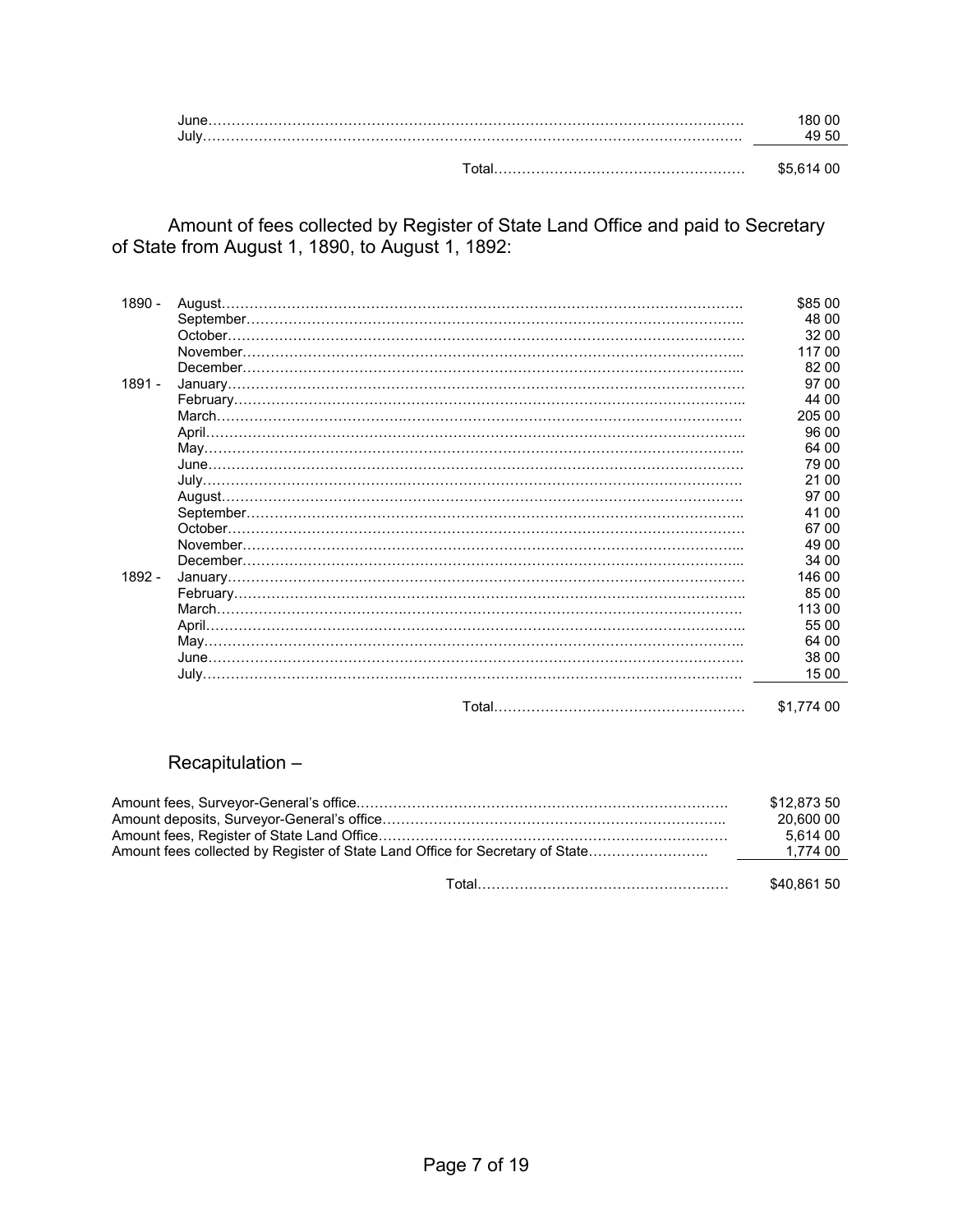#### LANDS LISTED TO THE STATE.

From August 1, 1890, to August 1, 1892, the following amounts of land have been listed to the State of California by the United States:

| Grant. | Acres     |
|--------|-----------|
|        | 18,043.13 |
|        | 15,255.09 |
|        |           |
| ™otal  | 33.338.22 |

#### CONTESTED LAND CASES.

 From August 1, 1890, to August 1, 1892, seventy-eight proferts were issued from the office of the Surveyor-General.

 More than eight thousand letters have been received and answered, and \$10,387 have been returned to applicants or their attorneys.

 In May, 1892, complete Delinquent Lists were sent to the District Attorneys of each county in the State where there were delinquent purchasers of State School Lands.

#### SWAMP LAND DISTRICTS.

 From August 1, 1890, to August 1, 1892, Swamp Land Districts were formed and reported to this office as follows:

| No. of District.                         | County.                                       | Date of Filing.                                                                                                                       |
|------------------------------------------|-----------------------------------------------|---------------------------------------------------------------------------------------------------------------------------------------|
| 529<br>530.<br>531<br>532<br>533.<br>534 | Fresno and Tulare<br>Sacramento<br>Sacramento | October 16, 1890<br>November 13, 1890<br>November 20, 1890<br>February 11, 1891<br>June 8, 1891<br>June 26, 1891                      |
| 436.<br>540.<br>541<br>542<br>543.       |                                               | September 11, 1891<br>September 28, 1891<br>October 1. 1891<br>October 15. 1891<br>January 25, 1892<br>March 3, 1892<br>July 26. 1892 |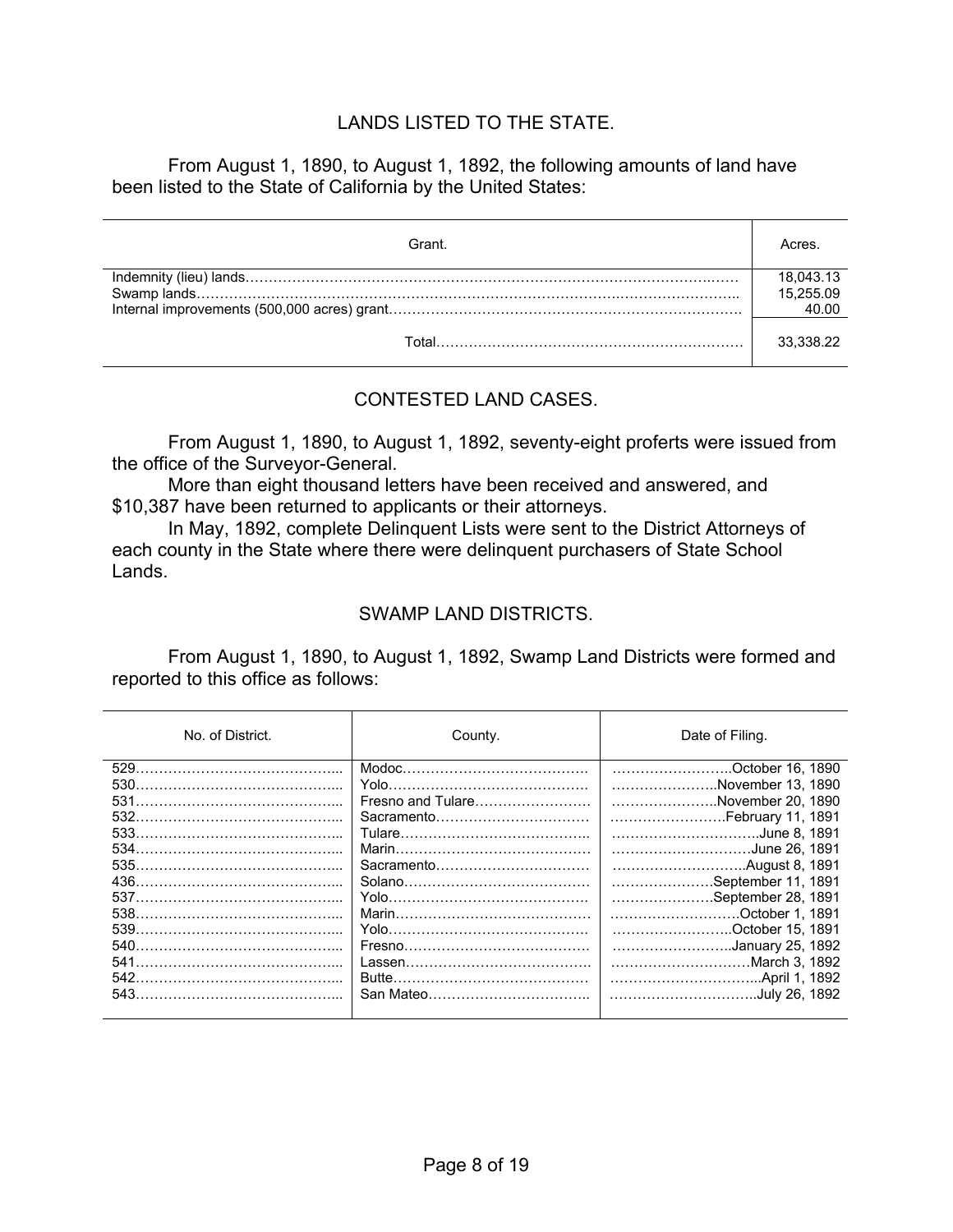Since August 1, 1890, and up to August 1, 1892, evidence of complete reclamation, or the expenditure of \$2 per acre in gold coin on works of reclamation, were received from County Boards of Supervisors for the following described Swamp Land Districts, and the proper statements in relation thereto have been sent to the County Treasurers:

| No. of<br>Dist.                               | County.                                                                                                          | Area - Acres.                                                                | Amount of<br>Payments<br>Reported to<br>County<br>Treasurers.                | Remarks.                                                                                                                       |
|-----------------------------------------------|------------------------------------------------------------------------------------------------------------------|------------------------------------------------------------------------------|------------------------------------------------------------------------------|--------------------------------------------------------------------------------------------------------------------------------|
| 529<br>468<br>457<br>458<br>540<br>541<br>534 | $\mathsf{Modoc}\dots \dots \dots \dots \dots \dots \dots$<br>Merced<br>Kern<br>Kern<br>Fresno<br>Lassen<br>Marin | 1.560.00<br>4.284.04<br>8,960.00<br>7.520.00<br>189.20<br>1.115.09<br>762.13 | \$680 03<br>2.936 88<br>1,931 38<br>1.585 62<br>436 39<br>238 51<br>1.683 20 | Complete.<br>Complete.<br>\$2 per acre expended.<br>\$2 per acre expended.<br>Complete.<br>Complete.<br>\$2 per acre expended. |
| Totals.                                       |                                                                                                                  | 24.390.46                                                                    | \$9.492 01                                                                   |                                                                                                                                |

#### DELINQUENT INTEREST ON STATE LANDS.

 Suits in foreclosure, instituted because of the non-payment of the annual interest due on State lands, are extremely expensive legal proceedings, and long experience has demonstrated that such suits invariably result in loss rather than benefit to the interest of the State. If the lands are of value, the delinquent interest is always paid, even though it often amounts to as much as the principal. On the other hand, when the lands revert to the State they are found to be of no value whatever, and the State suffers the loss of the expense of the suit in foreclosure.

 I would recommend that some action be taken by the next Legislature, amending the present law relative to this matter, and make different provision for the payment of the costs in foreclosure suits, as the present law is unsatisfactory to the State departments having to do with the matter, and to parties in interest who do the work, without knowing whether or not their bills will ever be paid.

 This is an important matter, and should receive careful attention from the Legislature.

On the 27<sup>th</sup> of October last, we addressed a letter to the honorable Board of Examiners, of which the following is a copy:

SACRAMENTO, October 27, 1891

#### *To the honorable Board of Examiners, State of California:*

 GENTLEMEN: Owing to an unexpected large number of indemnity or "lieu" selections of State lands, caused by the recent Acts of Congress, I find the records of this office are becoming quite complicated and may, if the present system is continued, become unreliable; and in view of the importance of our records, the title of all State lands depending thereon, I am compelled to ask your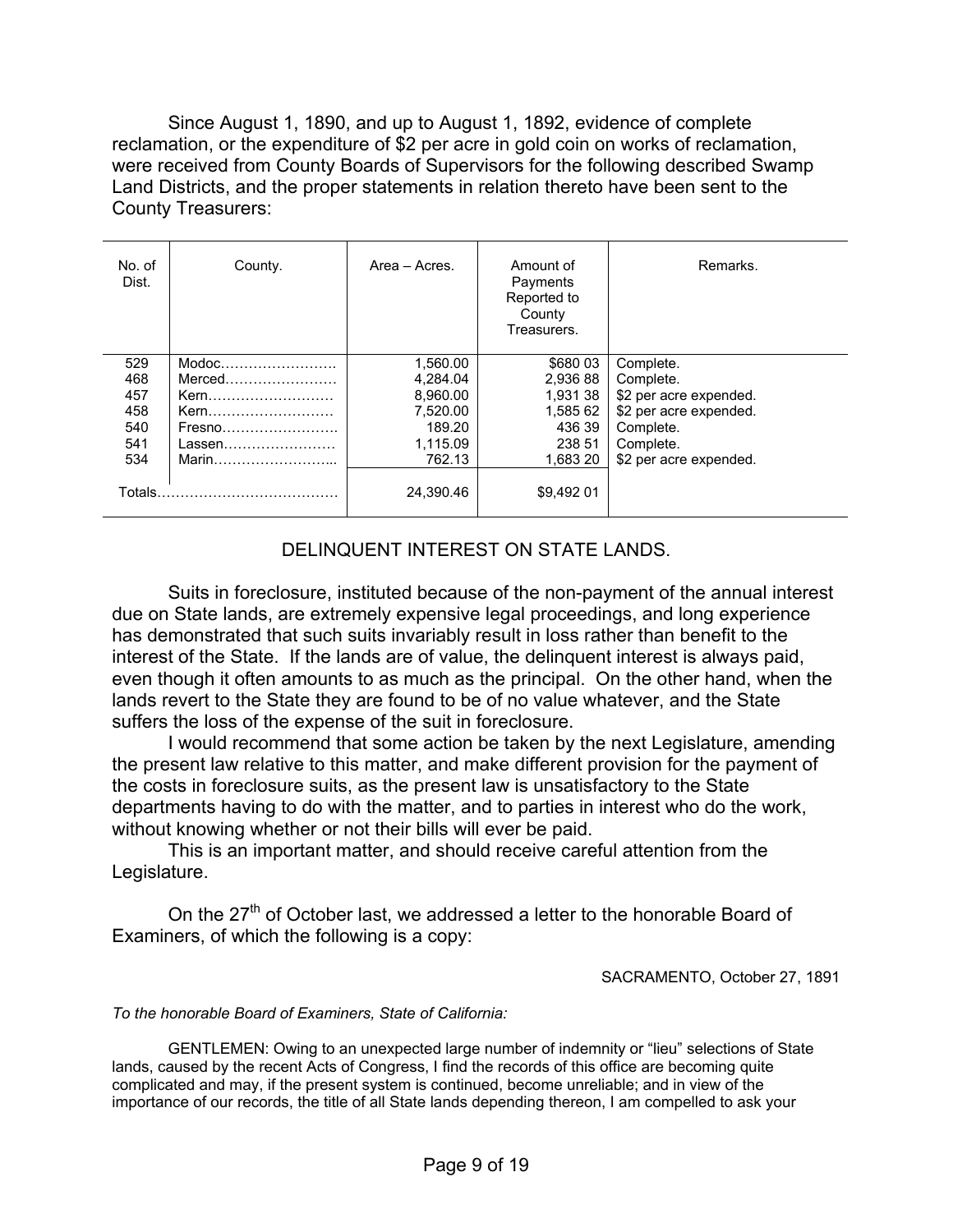honorable Board to authorize me to employ a competent man to transcribe the records and place them in a condition that they may be depended upon with more certainty than at present. In my opinion a competent may can be secured to do this work at a salary of one hundred and twenty-five dollars (\$125) per month, and would probably require twelve months' time.

The amount thus required would be fifteen hundred dollars (\$1,500).

 If the present clerical force of this office was sufficient to do this work, I would not ask this at your hands, but it would simply be impossible for the clerks to perform this work, and at the same time keep up the regular work of the office.

 Should you grant my request, I shall see that the party employed shall be rendered every assistance by the present force when the time can be spared from their regular duties.

 It is needless for me to even suggest the importance of records which involve, or upon which land titles depend.

Very respectfully,

THEO. REICHERT, Surveyor-General.

 In answer to the above letter, the honorable Board of Examiners replied as follows:

> OFFICE OF THE STATE BOARD OF EXAMINERS, SACRAMENTO, November 19, 1891.

 The annexed request from Theo. Reichert, Surveyor-General, for permission to incur an indebtedness not exceeding \$1,500 for the purpose of transcribing the Records and Plat Books in his office, has been examined by this Board, and the facts and circumstances connected therewith, and this Board does hereby unanimously consent and agree that the Surveyor-General may create such indebtedness, and this consent is hereby made the authority for the Surveyor-General to create such indebtedness on account of the unavoidable necessity for such expenditure.

(Signed:)

 H. H. MARKHAM, Governor, E. G. WAITE, Secretary of State, WM. H. H. HART, Attorney-General, State Board of Examiners.

The above is a correct copy:

GEORGE E. PRATT, Secretary State Board of Examiners.

 Acting under the above authority, I employed a competent man at the salary of \$125 per month.

 Seven months' work was done on the books, when the party was obliged to discontinue the work in order that he might accept a position where he would receive his salary monthly.

 I found it impossible to secure a competent man to fill the place made vacant, on the only terms I could offer, viz.: \$125 per month, and wait until the Legislature makes an appropriation to pay that.

 The work is about one half completed, and as it is very important that same should be completed, I would ask that the Legislature not only provide for the payment of the services already rendered, but that provision be made for the employment of a competent person to complete the work.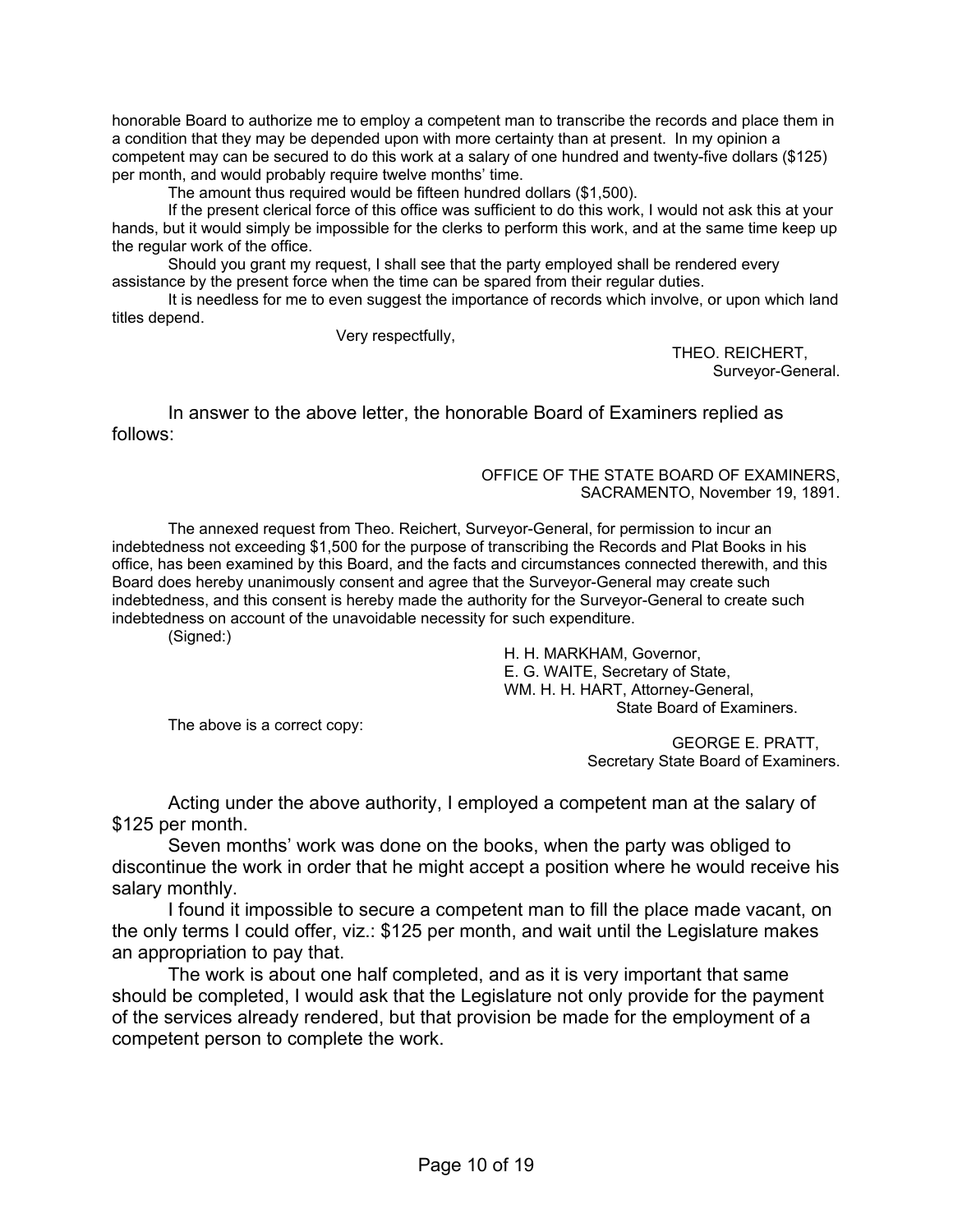#### AN ACT TO DEFINE THE DUTIES OF AND TO LICENSE LAND SURVEYORS.

#### [Approved March 31, 1891.]

#### *The People of the State of California, represented in Senate and Assembly, do enact as follows:*

 SECTION 1. Every person desiring to become a licensed land surveyor in this State must present to the State Surveyor-General of this State a certificate that he is a person of good moral character; also a certificate signed by three licensed surveyors, or a certificate signed by the Board of Examining Surveyors (provided for in section five of this Act), which certificate shall set forth that the person named therein is, in the opinion of the person signing the same, a fit and competent person to receive a license as a land surveyor, together with his oath that he will support the Constitution of this State and of the United States, and that he will faithfully discharge the duties of a licensed land surveyor, as defined in this Act.

 SEC. 2. Upon receipt of such certificate and oath by the State Surveyor-General, it shall be his duty to forthwith issue to such applicant a license, without charge, which license shall set forth the fact that the applicant is a competent surveyor, or that he has had at least two years' experience in the field as a surveyor or assistant surveyor.

 SEC. 3. Such licenses shall contain the full name of the applicant; the technical institution from which he is a graduate (if he be a graduate), or if he be not a graduate, the fact must be stated in the license; his birthplace, age, and to whom issued; the name of the person upon whose certificate the license is issued, and the date of its issuance.

 SEC. 4. All papers received by the State Surveyor-General on application for licenses shall be kept on file in his office, and a proper index and record thereof shall be kept by him, and a list of all licensed land surveyors shall be kept by him, and he shall monthly transmit to the County Recorder of each county in this State a full and correct list of all persons so licensed; and it is hereby made the duty of such Recorders to keep such lists in their offices in such a way as they may be easily accessible to all persons.

 SEC. 5. Within twenty days after the passage of this Act, the Governor shall appoint three surveyors in good standing, members of the Technical Society of the Pacific Coast, and two other surveyors in good standing, not members of such society, as a Board of Examining Surveyors, who shall conduct such examinations and make such inquiries as to whom they may seem necessary to ascertain the qualifications of applicants for surveyors' licenses.

 SEC. 6. A majority of the Board of Examining Surveyors shall meet on the first Friday of each month during their term of office, in the rooms of the Technical Society of the Pacific Coast, in San Francisco, and at such other times and places as they may select. The members of the Board shall hold office for the term of one year from the date of appointment, and shall serve without compensation.

 SEC. 7. Every licensed surveyor shall have a seal of office, the impression of which muse contain the name of the surveyor, his principal place of business, and the words "Licensed Surveyor"; and all maps and papers signed by him, and to which said seal has been attached, shall be prima facie evidence in all the courts of this State.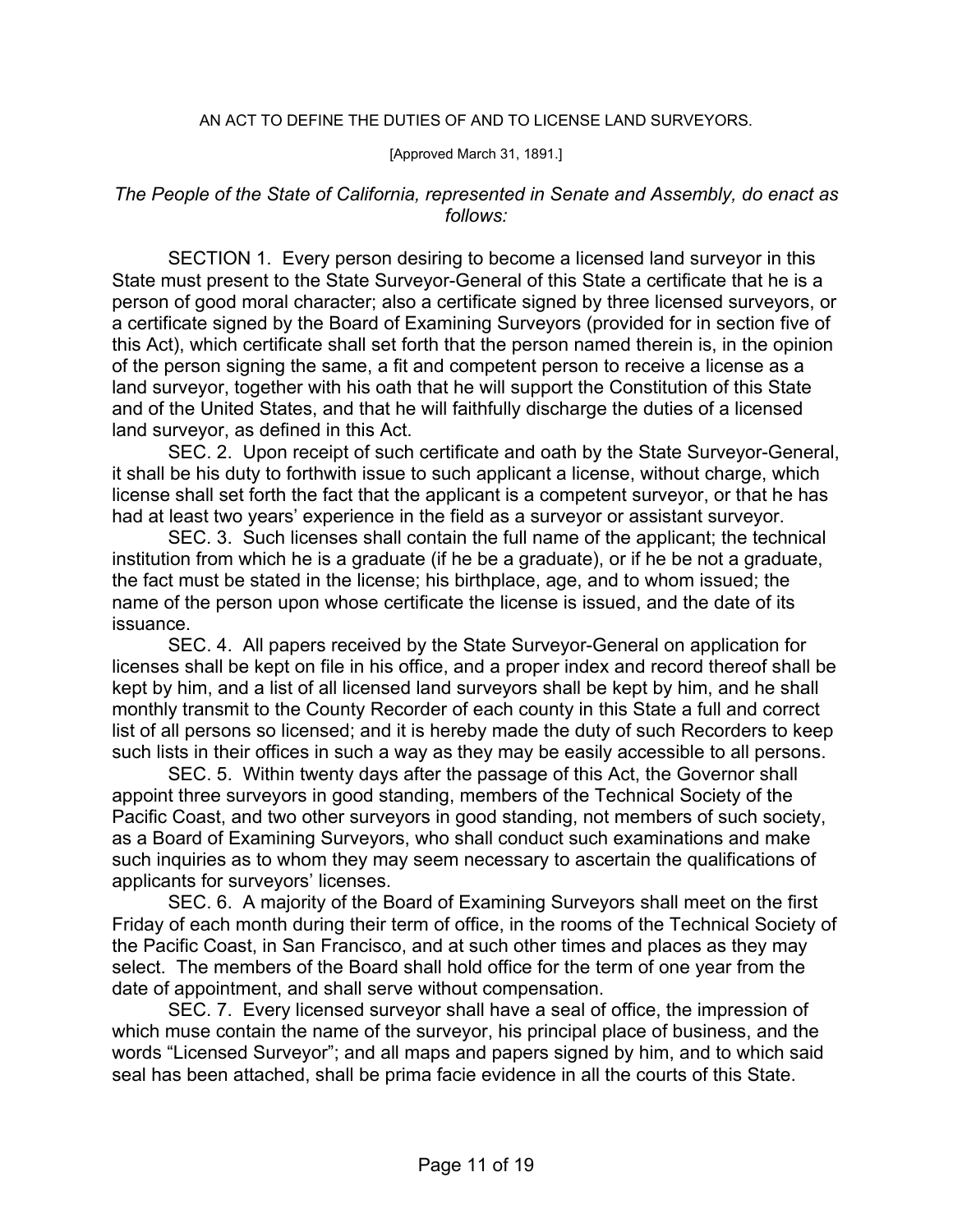SEC. 8. Surveyors' licenses issued in accordance with this Act, shall remain in force until revoked for cause, as hereinafter provided.

 SEC. 9. Every licensed surveyor is authorized to administer and certify oaths, when it becomes necessary to take testimony to identify or establish old or lost corners; or if a corner or monument be found in a perishable condition, and it appears desirable that evidence concerning such corner or monument be perpetuated; or whenever the importance of the survey makes it desirable, to administer an oath, for the faithful performance of duty, to his assistants. A record of such oaths shall be preserved as a part of the field-notes of the survey.

 SEC. 10. Every licensed surveyor is hereby authorized to make surveys relating to the sale or subdivision of lands, the retracing or establishing of property or boundary lines, public roads, streets, alleys, or trails; and it shall be the duty of each surveyor, whenever making any such surveys, except those relating to the retracing or subdivision of cemetery or town lots, whether the survey be made for private persons, corporations, cities, or counties, to set permanent and reliable monuments, and such monuments must be permanently marked with the initials of the surveyor setting them.

 SEC. 11. Within sixty days after a survey relation got the sale or subdivision of lands, the retracing or establishing of property and boundary lines, public roads or trails, original cemetery or town sites, and their subdivisions has been made by a licensed surveyor, he shall file with the Recorder of the county in which such survey or any portion thereof lies, a record of survey. Such record shall be made in a good draughtsmanlike manner, on one or more sheets of firm paper of the uniform size of twenty-one by thirty inches. This record of survey shall be either an original plat or a copy thereof, and must contain all the data necessary to enable any competent practical surveyor to retrace the survey. The record of survey must show: All permanent monuments set, describing their size, kind and location, with reference to the corners which they are intended to perpetuate; all bearing or witness trees marked in the field; complete outlines of the several tracts or parcels of land surveyed within courses, and lengths of boundary lines; the angles, as measured by Vernier readings, which the lines of blocks or lots, if the record relate to an original town-site survey, make with each other and with the center lines of adjacent streets, alleys, roads, or lanes; the variations of the magnetic needle with which old lines have been retraced; the scale of the map, the date of survey; a proper connection with one or more points of an original or larger tract of land, and the name of the same; the name of the grant or grants, or of the townships and ranges, within which the survey is located; the signature and seal of the surveyor; *provided*, that nothing in this section shall require record to be made of surveys of a preliminary nature, where no monuments or corners are established.

 SEC. 12. The record of surveys thus filed with the County Recorder of any county must be by him pasted into a stub book provided for that purpose, and he must keep a proper index of such records, by name of owner, by name of surveyor, by name of grant, city, or town, and by United States subdivisions; and he shall make no charge for filing and indexing such records of surveys.

 SEC. 13. Upon the failure of any licensed surveyor to comply with the requirements of this Act, and the furnishing of satisfactory proofs of such fact, the State Surveyor-General must revoke his license, and no other license shall be issued to him within one year from such revocation. A violation of section eleven of this Act shall be a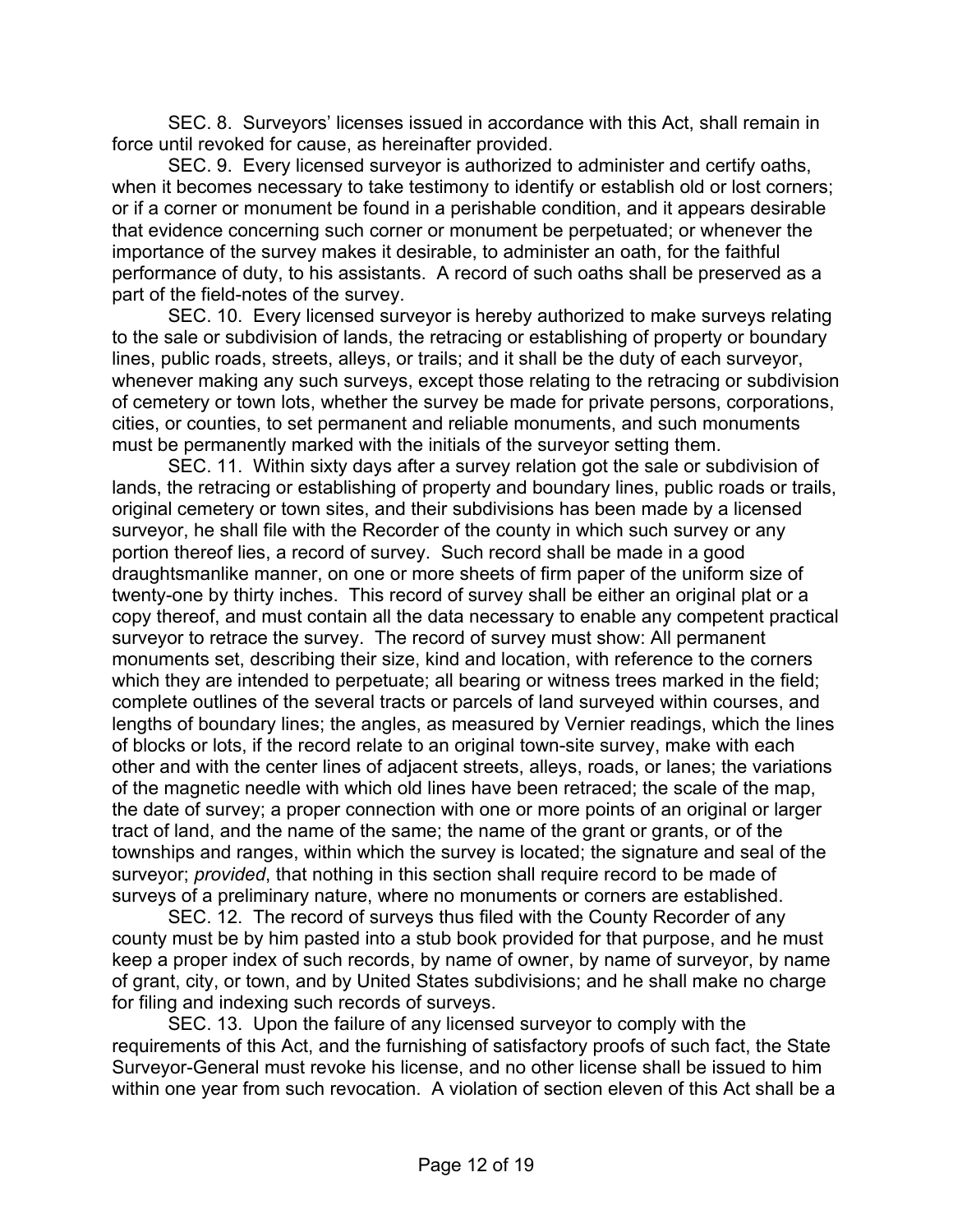misdemeanor, and any person convicted of such violation shall be punished by a fine not to exceed more than one hundred dollars, or imprisonment in the county jail not exceeding thirty days.

 SEC. 14. In case said board shall refuse to meet and examine the applicants for licenses as in this Act provided, and issue to such applicants the certificate or certificates mentioned in this Act, if such person be a fit and competent person to receive the same, they may be compelled to do so by mandamus; and if upon the hearing of such mandamus it appears that they have willfully and wrongfully refused to examine any applicants, or to issued him a certificate when he is entitled to the same, such Board so refusing or failing shall be, jointly and severally, liable for all cost of said mandamus proceeding, including attorney's fee of five hundred dollars, and shall be so jointly and severally liable to any person aggrieved by such refusal, in the sum of five hundred dollars, as fixed, settled, and liquidated damages, which may be recovered in any court in this State, and the judgment (if it be for plaintiff) in mandamus shall be prima facie evidence of such injury and damage in any action which may be brought to recover damages under the provisions of this Act.

 SEC. 15. All that part of the Code of Civil Procedure of this State relating to mandamus is hereby made applicable to the provisions of this Act; and all proceedings in mandamus under this Act shall be in accordance therewith.

 SEC. 16. This Act shall take effect on the first day of July, eighteen hundred and ninety-one.

| No. | Name.                     | Address.                                       | Date of License. |
|-----|---------------------------|------------------------------------------------|------------------|
| 1   | Charles Terrraine Healey  | 101 S. Broadway, Los Angeles                   | July 20, 1891    |
| 2   | James Malcomb Gleaves     | Redding, Shasta County                         | July 20, 1891    |
| 3   |                           | 318 Pine St., San Francisco                    | July 20, 1891    |
| 4   |                           | 819 Market St., San Francisco                  | July 20, 1891    |
| 5   | Chas. Henry Holcomb       | 21 <sup>st</sup> & Clement Sts., San Francisco | July 20, 1891    |
| 6   | Thomas Lennington Knock   |                                                | July 20, 1891    |
|     |                           |                                                | July 20, 1891    |
| 8   |                           | Yuba City, Sutter County                       | July 20, 1891    |
| 9   |                           | Woodland, Yolo County                          | July 20, 1891    |
| 11  |                           | 819 Market St., San Francisco                  | July 20, 1891    |
| 12  | Adolph Theodore Herrmann  |                                                | July 22, 1891    |
| 13  | Edmund L. Van der Naillen | 723 Market St., San Francisco                  | July 27, 1891    |
| 14  | Arthur Walter Keddie      | Quincy, Plumas County                          | Aug. 10, 1891    |
| 15  |                           |                                                | Aug. 10, 1891    |
| 16  | Edward T. Wright          |                                                | Aug. 10, 1891    |
| 17  |                           |                                                | Aug. 10, 1891    |
| 18  |                           |                                                | Aug. 10, 1891    |
| 19  |                           |                                                | Aug. 10, 1891    |
| 20  | Jason Russell Meek        | Marysville, Yuba County                        | Aug. 10, 1891    |
| 21  |                           |                                                | Aug. 18, 1891    |
| 22  | Sam Houston Rice          | Ukiah, Mendocino County                        | Aug. 12, 1891    |
| 23  | David Edward Hughes       | Irvington, Alameda County                      | Aug. 13, 1891    |
| 24  |                           |                                                | Aug. 13, 1891    |
| 25  | Charles Henry Congden     |                                                | Aug. 13, 1891    |
| 26  | Joseph Armitage Shaw      | Ferndale, Humboldt County                      | Aug. 13, 1891    |
| 27  |                           | Bakersfield, Kern County                       | Aug. 15, 1891    |
| 28  | Arthur D. Gassaway        | Forest City, Siskiyou County                   | Aug. 18, 1891    |
| 29  | Allen Crosby Hardison     | Santa Paula, Ventura County                    | Aug. 18, 1891    |

Under the above-quoted Act, licenses have been issued to the following persons: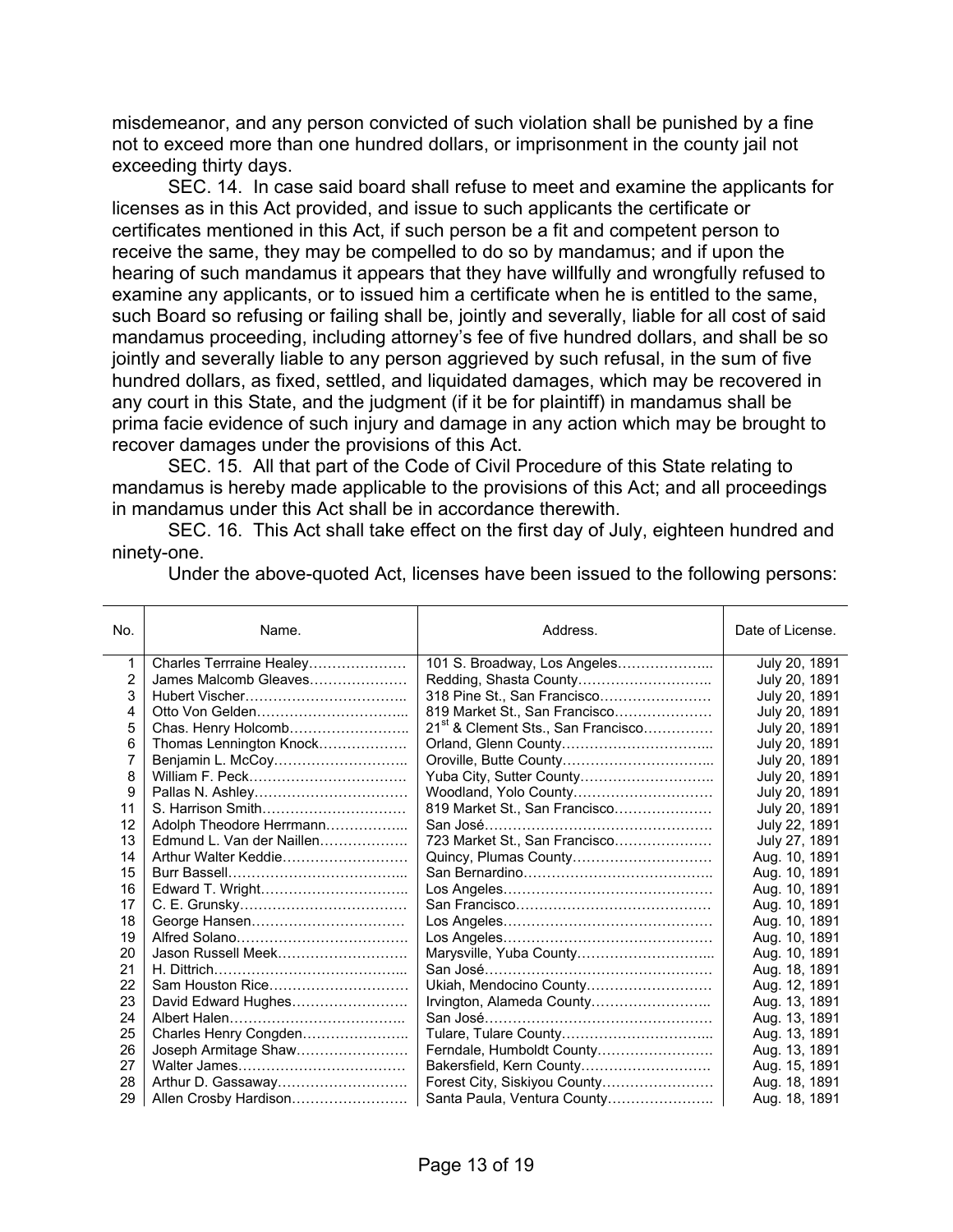| 30       |                              |                                | Aug. 18, 1891  |
|----------|------------------------------|--------------------------------|----------------|
| 31       | Frederick William Skinner    |                                | Aug. 18, 1891  |
| 32       | Russell Lambert Dunn         | Auburn, Placer County          | Aug. 24, 1891  |
| 33       | Hiram Clay Kellogg           | Anaheim, Orange County         | Sept. 7, 1891  |
| 34       |                              |                                | Sept. 7, 1891  |
| 35       | Joseph Russell Mauran        |                                | Sept. 10, 1891 |
| 36       |                              | La Porte, Plumas County        | Sept. 10, 1891 |
| 37       | John Frederick Herman Stable |                                | Sept. 10, 1891 |
| 38       | Jonathan C. Shephard         |                                | Sept. 10, 1891 |
| 39       | George Henry Mitchell        | Callahan, Siskiyou County      | Sept. 10, 1891 |
| 40       | Lemuel Franklin Bassett      | Redding, Shasta County         | Sept. 10, 1891 |
| 41       | Valentine James Rowan        |                                | Oct. 16, 1891  |
| 42       |                              |                                | Oct. 16, 1891  |
| 43       | James William Johnson        | Riverside, Riverside County    | Oct. 16, 1891  |
| 44       | Samuel R. Langworthy         | Riverside, Riverside County    | Oct. 16, 1891  |
| 45       |                              |                                | Oct. 16, 1891  |
| 46       |                              | Riverside, Riverside County    | Oct. 16, 1891  |
| 47       |                              | Oceanside, San Diego County    | Oct. 16, 1891  |
| 48       | David Floyd McIntire         | Lakeport, Lake County          | Nov. 10, 1891  |
| 49       | Gustavus Olivio Newman       |                                |                |
|          |                              | Riverside, Riverside County    | Nov. 10, 1891  |
| 50       | Thomas Martin Tapp           | Colton, San Bernardino County  | Nov. 10, 1891  |
| 51       | William W. Allen             |                                | Nov. 10, 1891  |
| 52       | Charles John Lathrop         | College City, Colusa County    | Nov. 10, 1891  |
| 53       | Ernest August Zoellin        | Redding, Shasta County         | Nov. 10, 1891  |
| 54       |                              |                                | Nov. 10, 1891  |
| 55       |                              | Coronado, San Diego County     | Nov. 16, 1891  |
| 56       | William Anthony Burr         |                                | Nov. 16, 1891  |
| 57       | John Allibone Morton         |                                | Nov. 17, 1891  |
| 58       | Charles Dewey Martin         |                                | Nov. 24, 1891  |
| 59       |                              |                                | Nov. 24, 1891  |
| 60       | Curtis Mason Barker          | Mayfield, Santa Clara County   | Nov. 24, 1891  |
| 61       | Davenport Bromfield          | Redwood City, San Mateo County | Nov. 24, 1891  |
| 62       |                              | Rio Vista, Solano County       | Nov. 24, 1891  |
| 63       | Stonewall Jackson Harris     | Jerseydale, Mariposa County    | Nov. 24, 1891  |
| 65       |                              |                                | Nov. 23, 1891  |
| 66       | Adolphus Henry Coulter       | San Andreas, Calaveras County  | Nov. 23, 1891  |
| 67       | Wiley Edwards Brasfield      | College City, Colusa County    | Nov. 23, 1891  |
| 68       | Charles Edwin Uren           | Grass Valley, Nevada County    | Nov. 23, 1891  |
| 69       | Smith P. McKnight            |                                | Nov. 23, 1891  |
| 70       | Wirt Robinson Macmurdo       | Bakersfield, Kern County       | Nov. 23, 1891  |
| 71       | Frederick Thomas Newbery     |                                | Nov. 23, 1891  |
| 72       | Edward Clement Uren          | Auburn, Placer County          | Nov. 23, 1891  |
| 73       | Lucien Bonaparte Healy       | Red Bluff, Tehama County       | Nov. 23, 1891  |
| 74       | Carroll McTarnahan           | Sonora, Tuolumne County        | Nov. 21, 1891  |
| 75       |                              | Porterville, Tulare County     | Nov. 24, 1891  |
| 76       | William Penn Stoneroad       | Merced, Merced County          | Nov. 24, 1891  |
| 77       | Zebulon Brownlow Stuart      |                                | Nov. 24, 1891  |
| 78       |                              | San Jacinto, San Diego County  | Nov. 24, 1891  |
| 79       | Joacob William Kaerth        | Maxwell, Colusa County         | Nov. 24, 1891  |
| 80       |                              |                                | Dec. 8, 1891   |
| 81       | Samuel Elbert Brackins       |                                | Dec. 29, 1891  |
| 82       | Edward Lowens                |                                | Dec. 29, 1891  |
| 83       | Charles W. Hendel            | La Porte, Plumas County        | Jan. 4, 1892   |
| 84       |                              |                                | Jan. 4, 1892   |
| 85       | Charles Carroll Taylor       | Gaberville, Humboldt County    | Jan. 4, 1892   |
| 86       |                              |                                | Jan. 4, 1892   |
| 87       | Ernst Nicholas Willberg      |                                | Jan. 4, 1892   |
| 88       | Frank Ephraim Herrick        | Eureka, Humboldt County        |                |
|          | Jesse T. Meddock             |                                | Jan. 4, 1892   |
| 89       |                              | Comptche, Mendocino County     | Jan. 4, 1892   |
| 90<br>91 | Thomas Montague Shaw         |                                | Jan. 4, 1892   |
|          |                              | Nuevo, San Diego County        | Jan. 5, 1892   |
| 92       |                              |                                | Jan. 5, 1892   |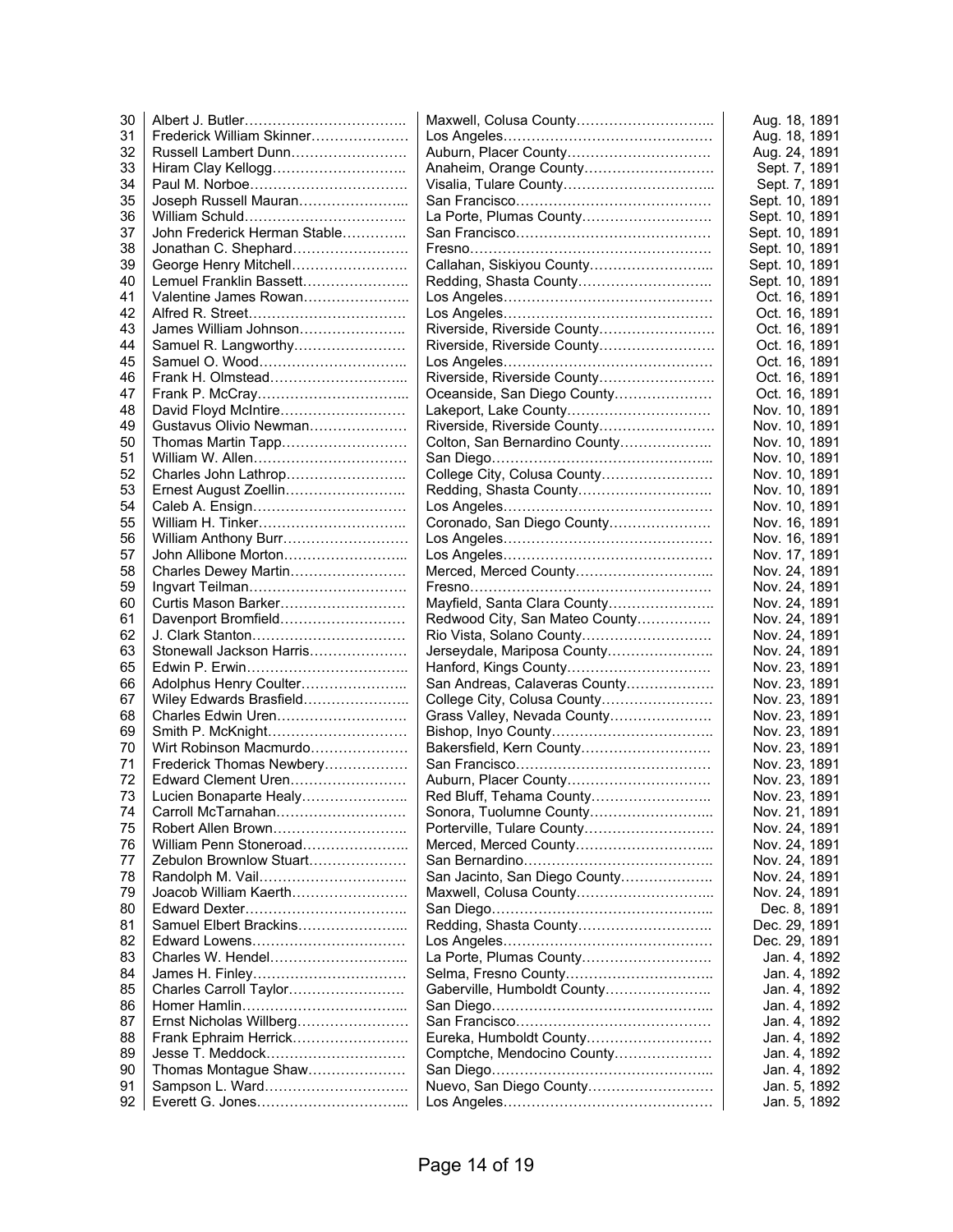| 93  | John Simpson McNeish        | Bakersfield, Kern County        | Jan. 5, 1892   |
|-----|-----------------------------|---------------------------------|----------------|
| 94  | George Ellis Washburn       |                                 | Jan. 13, 1892  |
| 95  | George Frederick Allardt    |                                 | Feb. 15, 1892  |
| 96  | Newton Van Vliet Smyth      | Santa Rosa, Sonoma County       | Feb. 27, 1892  |
| 97  | Frank Enos Smith            | Madera, Madera County           | Feb. 27, 1892  |
| 98  | Thomas White Reece          |                                 | Mar. 5, 1892   |
| 99  | Thomas Jefferson Montgomery | Ukiah, Mendocino County         | Mar. 12, 1892  |
| 100 |                             | Ukiah, Mendocino County         | Mar. 12, 1892  |
| 101 | Thomas Henry James          |                                 | Mar. 17, 1892  |
| 102 |                             |                                 | Mar. 29, 1892  |
| 103 | Jesse Newton Lentell        | Eureka, Humboldt County         | Mar. 29, 1892  |
| 104 | William F. H. Mueser        |                                 | April 21, 1892 |
| 105 | Jefferson Davis Etter       |                                 | May 11, 1892   |
| 106 | Cassius Morton Phinney      |                                 | May 14, 1892   |
| 107 | Waldo Wade Waggoner         | Nevada City, Nevada County      | June 20, 1892  |
| 108 | Alonzo Tulley Fowler        |                                 | July 6, 1892   |
| 109 |                             | Redlands, San Bernardino County | July 13, 1892  |
|     |                             |                                 |                |

Respectfully submitted.

THEO. REICHERT, Surveyor-General, and ex officio Register State Land Office.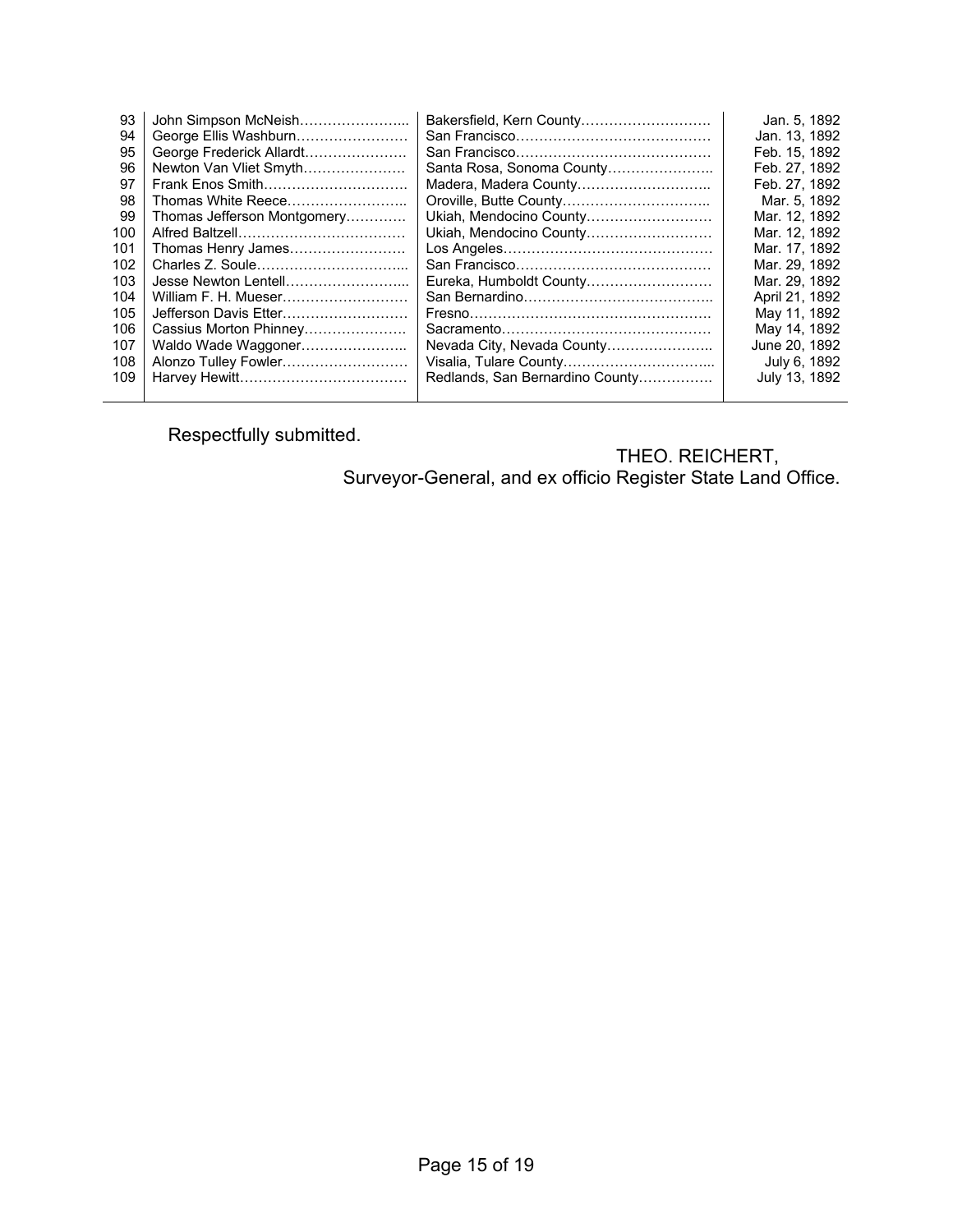# **SURVEYOR-GENERAL'S**

# **INSTRUCTIONS**

**TO** 

# **COUNTY SURVEYORS.**

THEO. REICHERT, SURVEYOR-GENERAL.

 $\frac{1}{2}$ 

**SACRAMENTO, JULY 1, 1893.** 

SACRAMENTO STATE OFFICE, A. J. JOHNSTON, SUPT. STATE PRINTING 1893.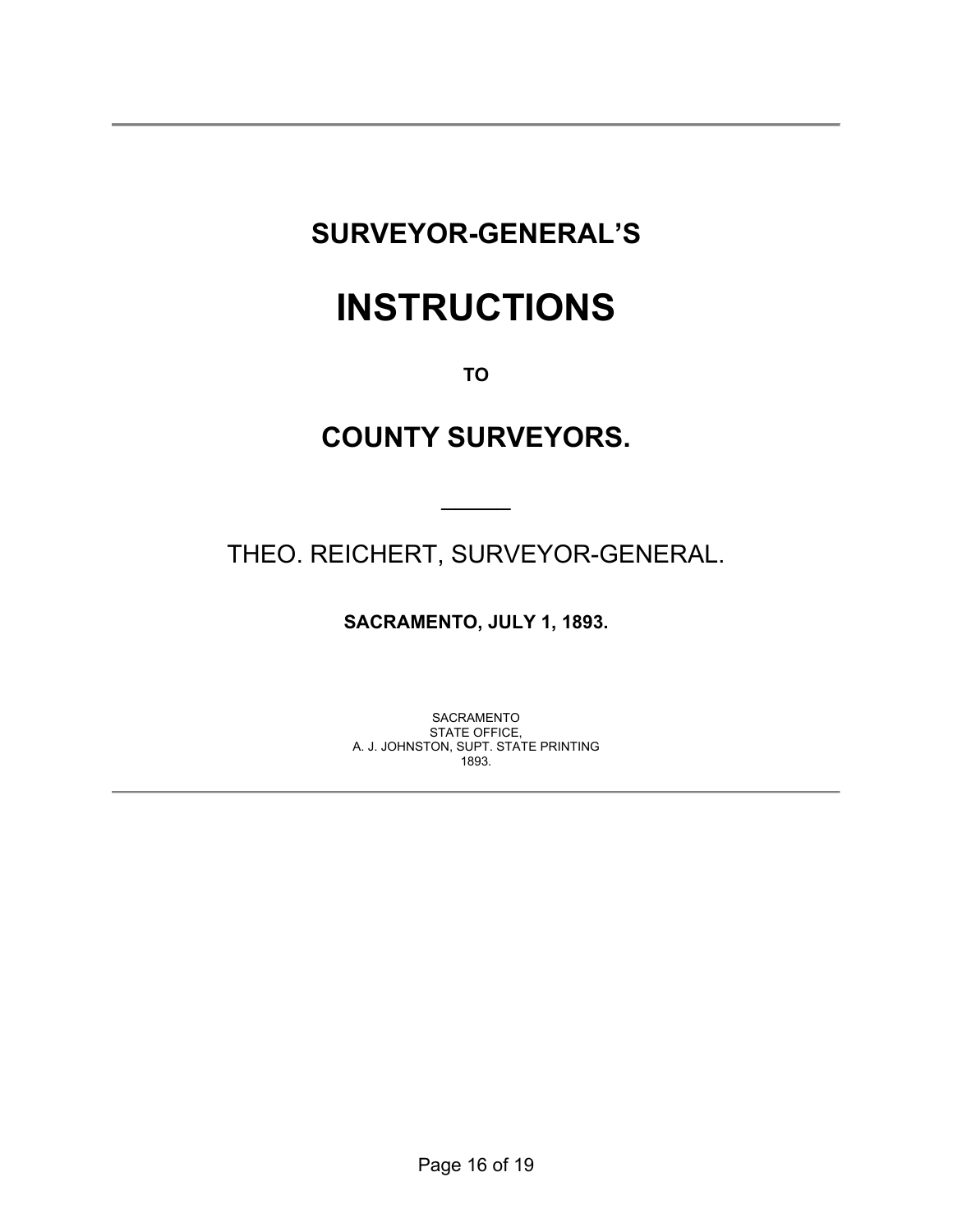### AN ACT

#### REGULATING THE SALE OF LANDS UNCOVERED BY THE RECESSION OR DRAINAGE OF THE WATERS OF INLAND LAKES, AND UNSEGREGATED SWAMP AND OVERFLOWED LANDS, AND VALIDATING SALES AND SURVEYS HERETOFORE MADE.

#### [Approved March 24, 1893.]

#### *The People of the State of California, represented in Senate and Assembly, do enact as follows:*

 SECTION 1. Any person desiring to purchase any of the lands uncovered by the recession or drainage of the waters of inland lakes, and inuring to the State by virtue of her sovereignty, or the swamp and overflowed lands not segregated by the United States, shall make an application therefore to the Surveyor-General of the State, which application shall be accompanied by applicant's affidavit that he is a citizen of the United States or has declared his intention to become such, a resident of this State, of lawful age, that he desires to purchase such lands (describing the same by legal subdivision, or by metes and bounds, if the legal subdivisions are unknown) under the provisions of this Act; that he desires to purchase the same for his own use and benefit, and for the use and benefit of no other person or persons whomsoever, and that he has made no contract or agreement to sell the same, and that he does not own any State lands which, together with that now sought to be purchase, exceeds six hundred and forty acres.

 SEC. 2. Upon the filing of said application, when the land has not been sectionized, the Surveyor-General shall authorize the County Surveyor of the county where the whole or the greater portion of the land lies, to survey the same, who shall make an actual survey thereof, at the expense of the applicant, establishing four corners to each quarter section, and connecting the same with a United States survey; and he must, within thirty days, file with the Surveyor-General a copy, under oath, of his field-notes and plat, and a statement, under oath, showing whether or not the land is occupied by any actual settler.

 SEC. 3. If the surveyor thus authorized shall fail to make his return to the Surveyor-General within the time specified in the preceding section, the Surveyor-General may designate another person to make said survey.

 SEC. 4. No application to purchase land under this Act shall be approved by the Surveyor-General until the expiration of ninety days from the filing thereof in his office, and meanwhile the land shall be subject to the adverse claim of any actual settler who has raised thereon when the said application was filed.

 SEC. 5. The swamp and overflowed lands designated in this Act shall be sold and patented at the same price, and on the same terms and manner of payment as at present provided for swamp and overflowed lands. All moneys received for said swamp and overflowed lands shall be paid into the Swamp Land Fund of the county in which the lands are situated, and shall be treated and disposed of in the manner as moneys arising from the sale of segregated swamp and overflowed lands. If any of the lands are suitable for cultivation without reclamation, such lands shall be sold only to actual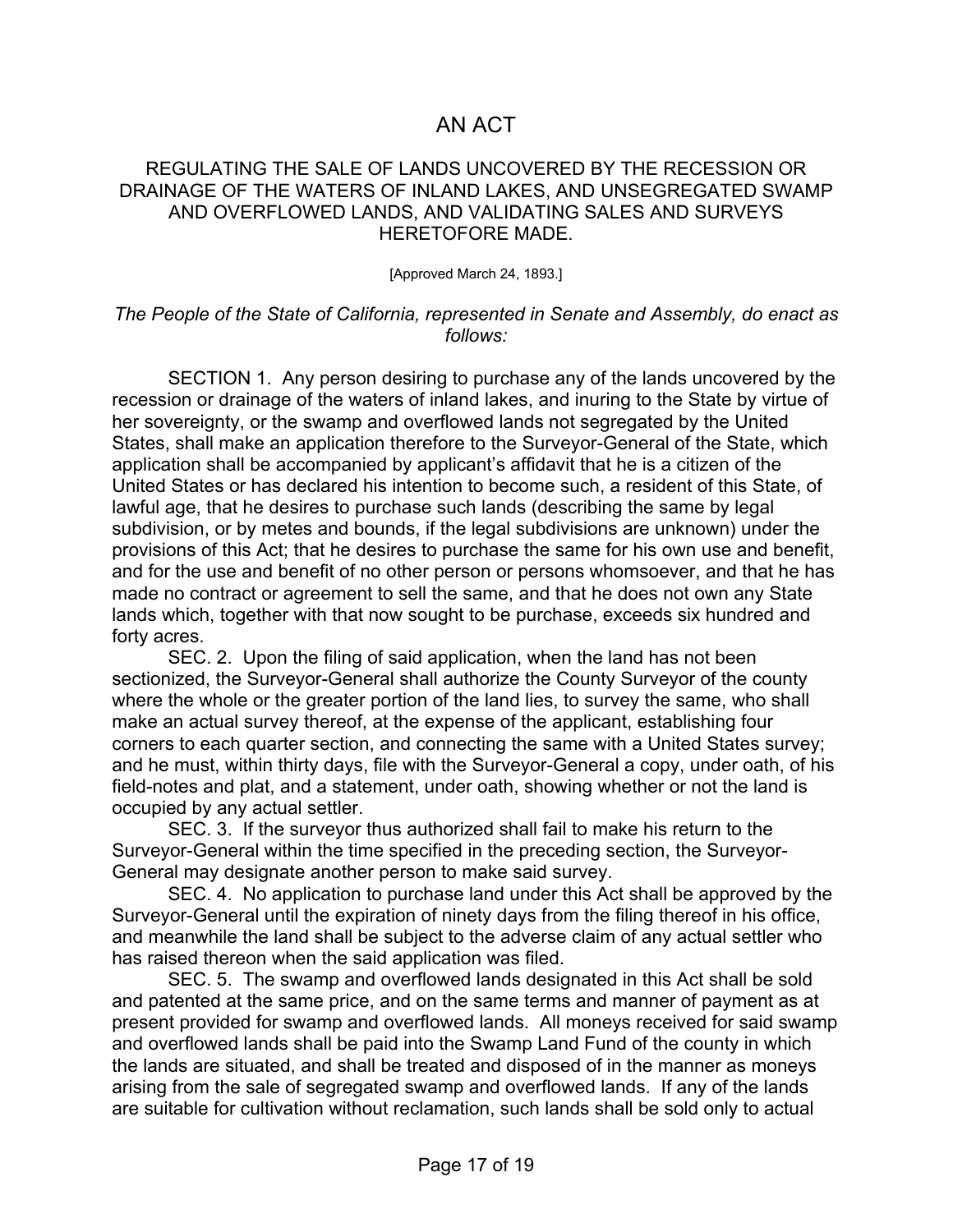settlers in tracts not exceeding three hundred and twenty acres. Lands uncovered by the recession or drainage of the waters of inland lakes shall be sold at two dollars and fifty cents per acre, upon the same terms of payment as for swamp and overflowed land. All moneys derived from the sale of such uncovered lands shall be paid into the School Fund of the county where the land lies.

 SEC. 6. Any of the lands designated in this Act which, by reason of periodical overflow, need and are susceptible of reclamation, may be reclaimed by the formation of districts, in the same manner and subject to all of the provisions of law regulating the reclamation of swamp and overflowed lands; *provided*, that the Board of Supervisors of the county in which the lands, or the greater part thereof, are situated, must first determine, upon proper petition presented therefore, by the holders of the title, or evidence of title, representing one half or more of any body of such land, that such reclamation is necessary and feasible.

 SEC. 7. When land has been sold under this Act, no contest shall be maintained against the purchaser on the ground that the land is not of the character stated in the application, unless it is shown that it is not of the character recited in section one of this Act.

 SEC. 8. All uncanceled certificates of purchase and patents heretofore issued, and payments heretofore made, for any lands as swamp and overflowed lands, which lands belong to any of the classes described in section one of this Act, whether or not such lands were segregated or sectionized, shall, for all purposes, be valid, and shall have the same force and effect as if such lands had been at all times subject to sale as swamp and overflowed lands; *provided, however*, that any and all contests now existing between settlers and holders of certificates of purchase shall not be affected by the provisions of this Act.

 SEC. 9. All plats of any of the lands described in section one of this Act, which have been heretofore made under authority of the United States Surveyor-General, and which plats designate the same as swamp and overflowed lands, shall be deemed valid and effectual as surveys of such lands from and after the date thereof.

SEC. 10. This Act shall take effect from and after its passage.